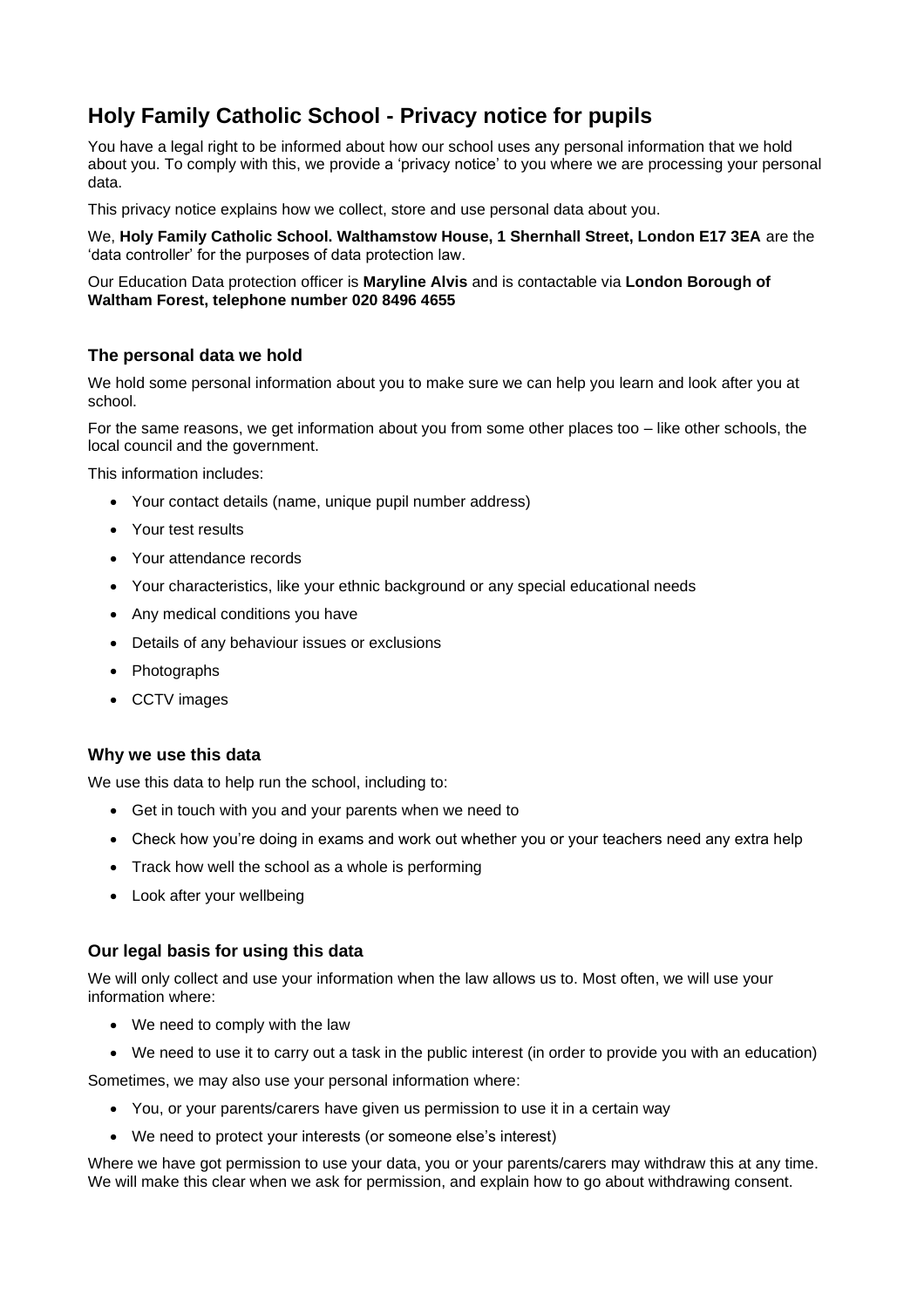Some of the reasons listed above for collecting and using your information overlap, and there may be several grounds which mean we can use your data.

We collect and use pupil information under

- The Education Act (various years)
- The Education (Pupil Registration) (England) Regulations
- The School Standards and Framework Act 1998
- The School Admissions Regulations 2012
- Children and Families Act 2014
- The Special Educational Needs and Disability Regulations 2014
- Article 6, and Article 9 (**UK GDPR) – includes special category data**)

The DfE process census data under the various Education Acts – further information can be found on their website:<https://www.gov.uk/education/data-collection-and-censuses-for-schools>

# **Collecting this information**

While in most cases you, or your parents/carers, must provide the personal information we need to collect, there are some occasions when you can choose whether or not to provide the data.

We will always tell you if it's optional. If you must provide the data, we will explain what might happen if you don't.

# **How we store this data**

We will keep personal information about you while you are a pupil at our school. We may also keep it after you have left the school, where we are required to by law.

We retain and manage data in accordance with the [Information and Records Management Society's](http://irms.org.uk/?page=schoolstoolkit&terms=%22toolkit+and+schools%22) toolkit [for schools.](http://irms.org.uk/?page=schoolstoolkit&terms=%22toolkit+and+schools%22) A copy of which is available on the school website. The specified periods we hold school data for is outlined in our School Retention schedule which is accessible via our school website.

### **Data sharing**

We do not share personal information about you with anyone outside the school without permission from you or your parents/carers, unless the law and our policies allow us to do so.

Where it is legally required, or necessary for another reason allowed under data protection law, we may share personal information about you with:

- *Our local authority – to meet our legal duties to share certain information with it, such as concerns about pupils' safety and exclusions*
- *The Department for Education (a government department)*
- *Your family and representatives*
- *Educators and examining bodies*
- *Our regulator (the organisation or "watchdog" that supervises us), ([specify as appropriate, e.g. Ofsted, Independent Schools Inspectorate]*
- *Suppliers and service providers – so that they can provide the services we have contracted them for*
- *Financial organisations*
- *Central and local government*
- *Our auditors*
- *Survey and research organisations*
- *Health authorities*
- *Security organisations*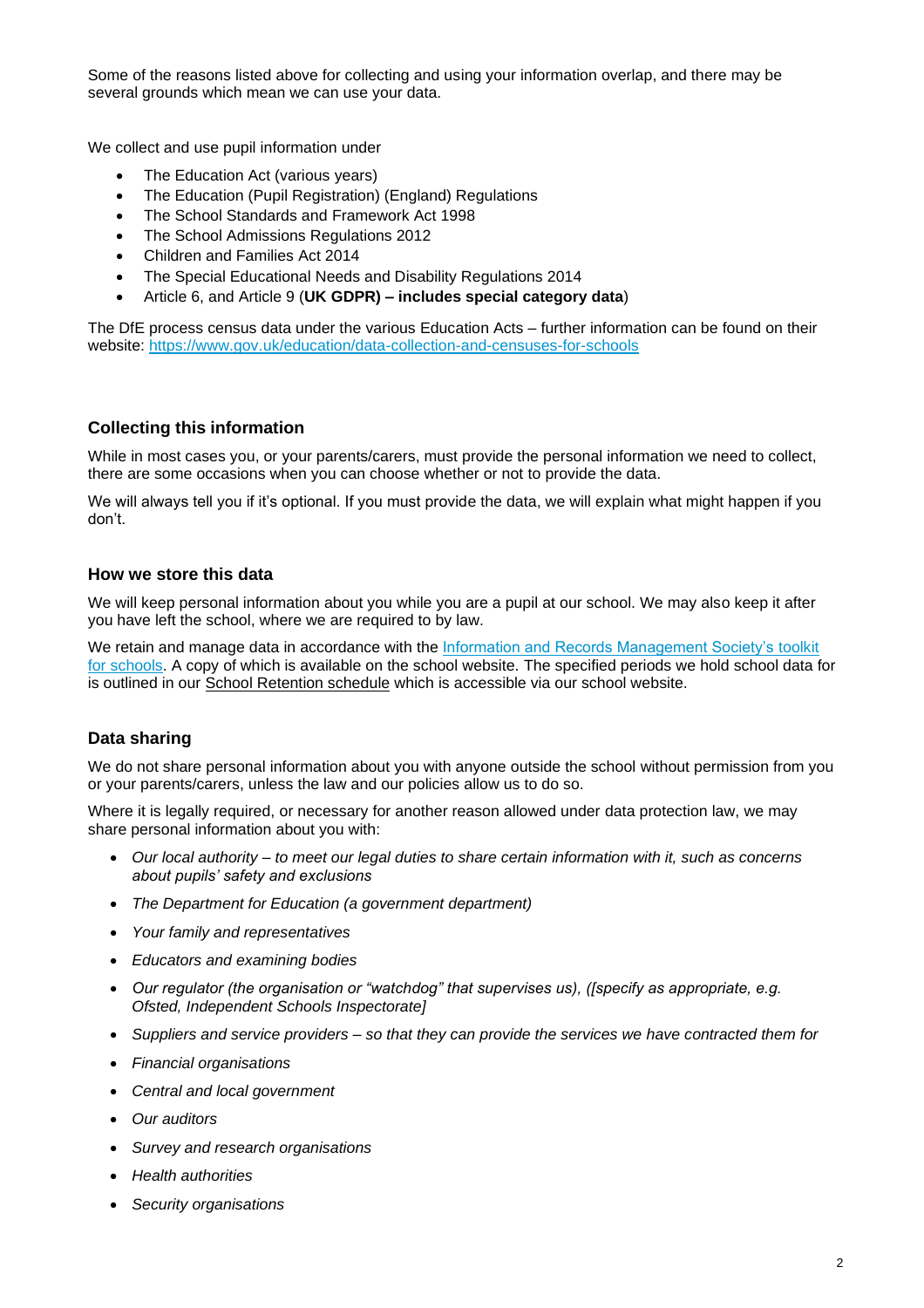- *Health and social welfare organisations*
- *Professional advisers and consultants*
- *Charities and voluntary organisations*
- *Police forces, courts, tribunals*
- *Professional bodies*

# Pupils aged 13+

Once our pupils reach the age of 13, we also pass pupil information to our local authority and / or provider of youth support services as they have responsibilities in relation to the education or training of 13-19 year olds under section 507B of the Education Act 1996.

This enables them to provide services as follows:

- youth support services
- careers advisers

A parent or guardian can request that **only** their child's name, address and date of birth is passed to their local authority or provider of youth support services by informing us. This right is transferred to the child / pupil once he/she reaches the age 16.

# Pupils aged 16+

We will also share certain information about pupils aged 16+ with our local authority and / or provider of youth support services as they have responsibilities in relation to the education or training of 13-19 year olds under section 507B of the Education Act 1996.

This enables them to provide services as follows:

- post-16 education and training providers
- youth support services
- careers advisers

For more information about services for young people, please visit our local authority website.

### **National Pupil Database**

We are required to provide information about you to the Department for Education (a government department) as part of data collections such as the school census.

Some of this information is then stored in the [National Pupil Database,](https://www.gov.uk/government/publications/national-pupil-database-user-guide-and-supporting-information) which is managed by the Department for Education and provides evidence on how schools are performing. This, in turn, supports research.

The database is held electronically so it can easily be turned into statistics. The information it holds is collected securely from schools, local authorities, exam boards and others.

The Department for Education may share information from the database with other organisations which promote children's education or wellbeing in England. These organisations must agree to strict terms and conditions about how they will use your data.

You can find more information about this on the Department for Education's webpage on how it collects and [shares research data.](https://www.gov.uk/data-protection-how-we-collect-and-share-research-data)

You can also [contact the Department for Education](https://www.gov.uk/contact-dfe) if you have any questions about the database.

### **Youth support services**

Once you reach the age of 13, we are legally required to pass on certain information about you to the London Borough of Waltham Forest, as it has legal responsibilities regarding the education or training of 13- 19 year-olds.

This information enables it to provide youth support services, post-16 education and training services, and careers advisers.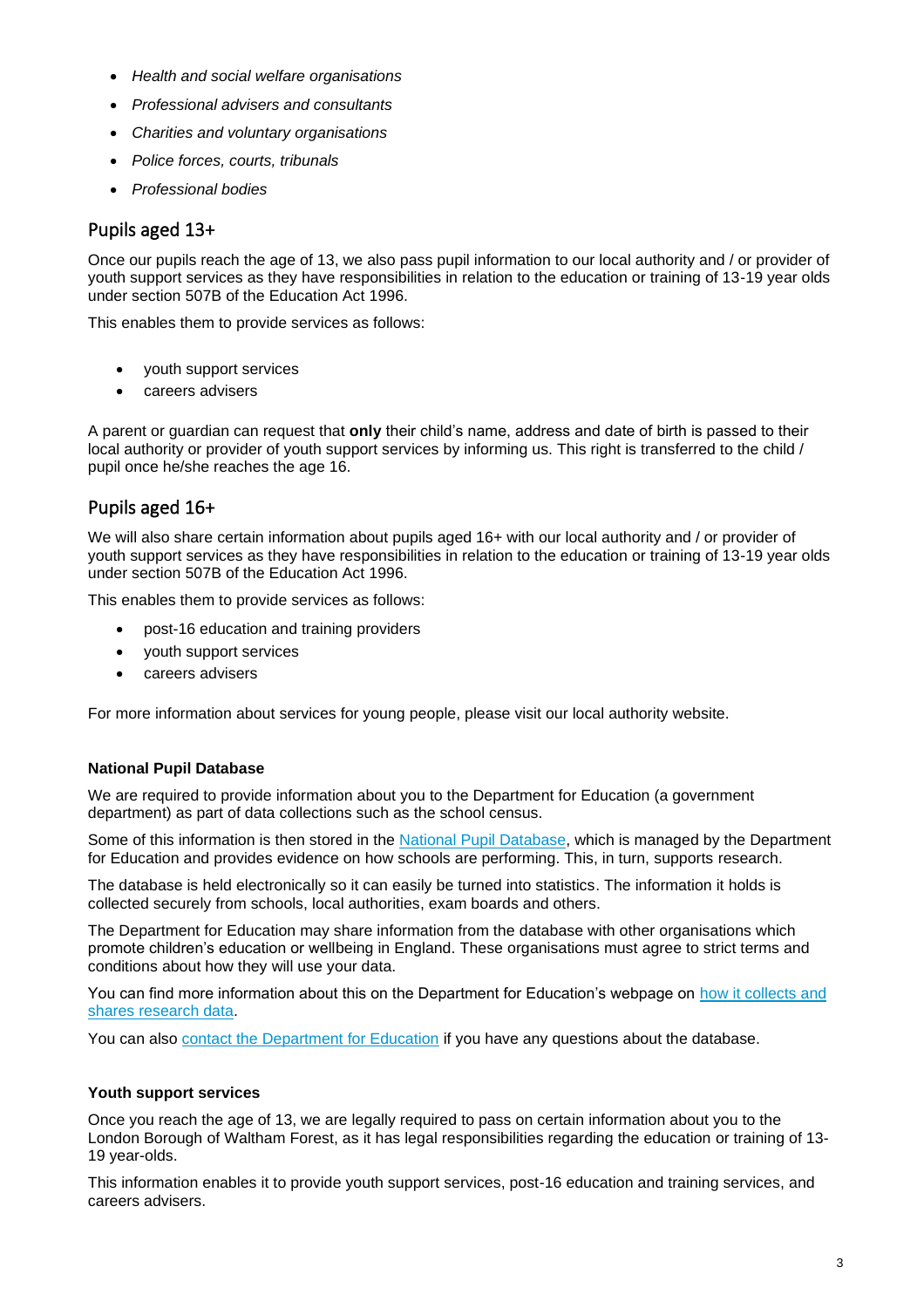Your parents/carers, or you once you're 16, can contact our data protection officer to ask us to only pass your name, address and date of birth to the London Borough of Waltham Forest.

### **Transferring data internationally**

Where we share data with an organisation that is based outside the European Economic Area, we will protect your data by following data protection law.

# **Your rights**

#### **How to access personal information we hold about you**

You can find out if we hold any personal information about you, and how we use it, by making a **'subject access request'**, as long as we judge that you can properly understand your rights and what they mean.

If we do hold information about you, we will:

- Give you a description of it
- Tell you why we are holding and using it, and how long we will keep it for
- Explain where we got it from, if not from you or your parents
- Tell you who it has been, or will be, shared with
- Let you know if we are using your data to make any automated decisions (decisions being taken by a computer or machine, rather than by a person)
- Give you a copy of the information

You may also ask us to send your personal information to another organisation electronically in certain circumstances.

If you want to make a request please contact **Carla Segel, School Business Director**.

#### **Your other rights over your data**

You have other rights over how your personal data is used and kept safe, including the right to:

- Say that you don't want it to be used if this would cause, or is causing, harm or distress
- Stop it being used to send you marketing materials
- Say that you don't want it used to make automated decisions (decisions made by a computer or machine, rather than by a person)
- Have it corrected, deleted or destroyed if it is wrong, or restrict our use of it
- Claim compensation if the data protection rules are broken and this harms you in some way

### **Complaints**

We take any complaints about how we collect and use your personal data very seriously, so please let us know if you think we've done something wrong.

You can make a complaint at any time by contacting our Education data protection officer via edposervice@walthamforest.gov.uk

You can also complain to the Information Commissioner's Office in one of the following ways:

- Report a concern online at<https://ico.org.uk/concerns/>
- Call 0303 123 1113
- Or write to: Information Commissioner's Office, Wycliffe House, Water Lane, Wilmslow, Cheshire, SK9 5AF

### **Contact us**

If you have any questions, concerns or would like more information about anything mentioned in this privacy notice, please contact our Education Data Protection Officer: